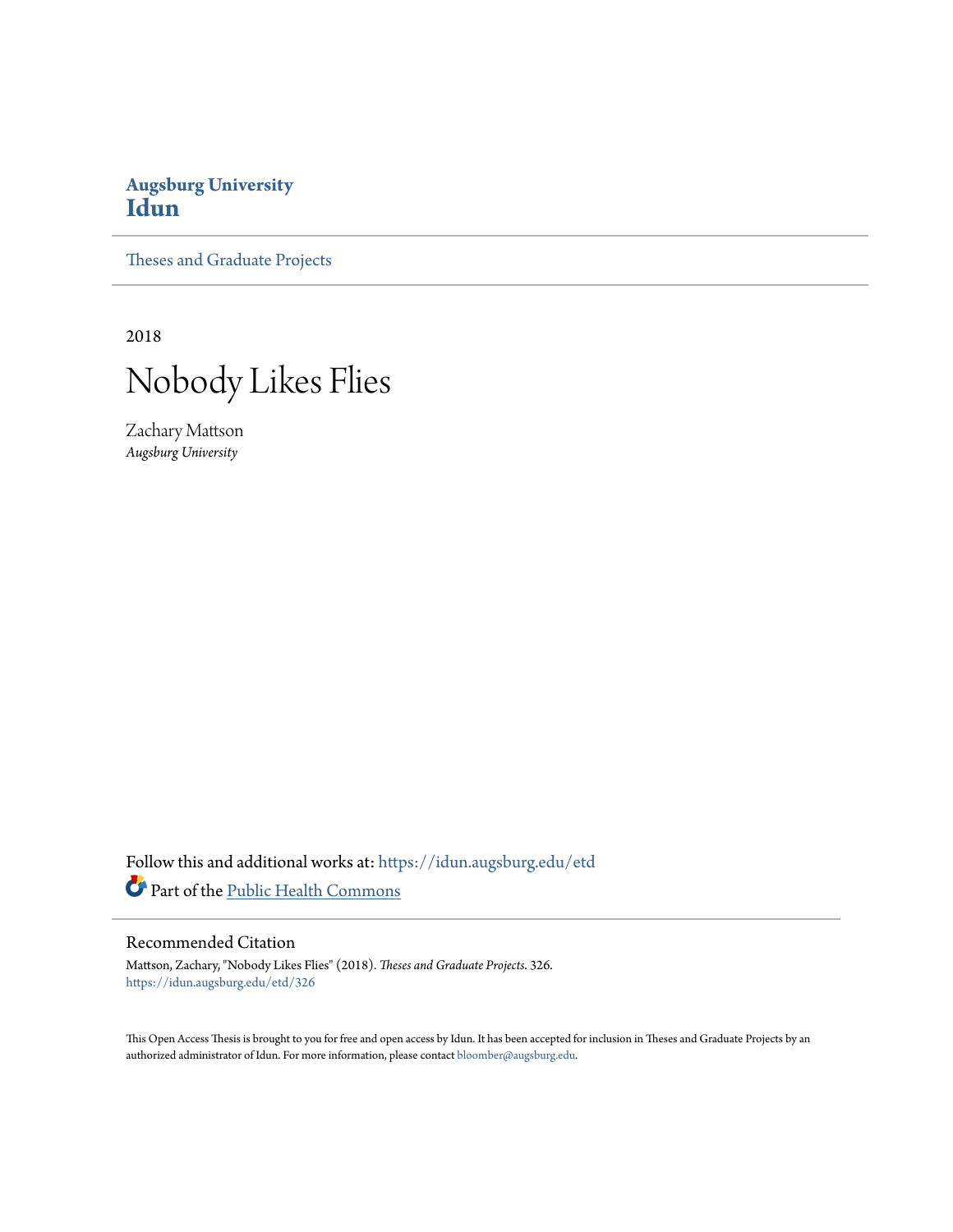Nobody Likes Flies

By

Zachary Mattson

Dr. Holly Levine

Paper Submitted in Partial Fulfillment

Of the Requirements for the Degree

Of Master of Science

Physician Assistant Studies

Augsburg University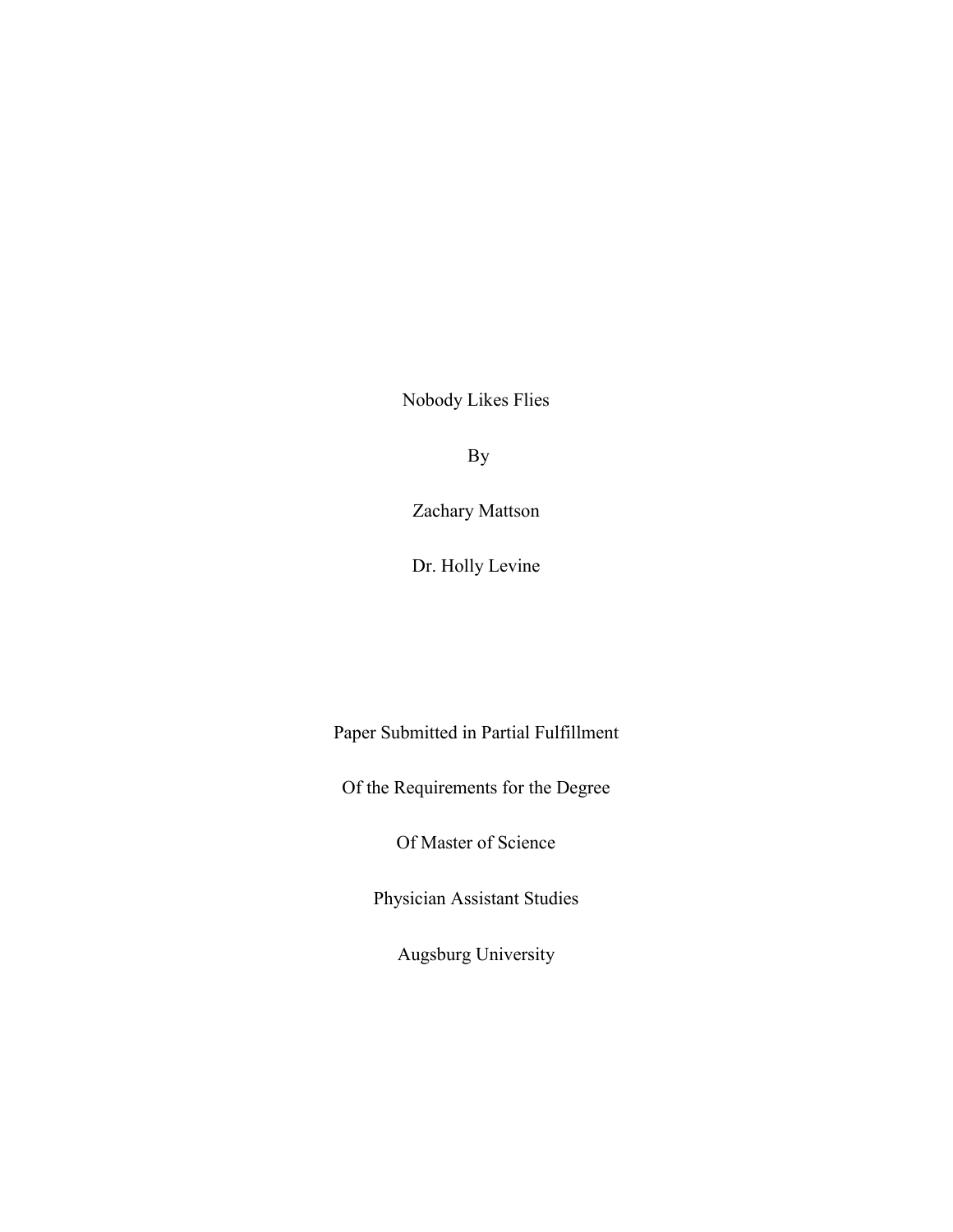Nobody Likes Flies 2

# **Introduction:**

Leishmaniasis is a protozoan disease that is common in tropical areas of the globe. Around the world this disease is transmitted from different hosts by various sand-fly species. The most prevalent countries for any type of leishmaniasis are Brazil, India, and Ethiopia<sup>1</sup>. There are three presentations of the disease seen around the world: visceral, mucosal, and cutaneous. Specifically, in the Central American countries of Nicaragua and Costa Rica 1,000-4,999 cases of the cutaneous form present each year<sup>1</sup>. The types of protozoa seen in this disease are classified into new-world and old-world species. The old-world species are typically found in Africa, Asia, and Europe while the new-world are seen in the Americas<sup>2</sup>. Depending on the specific subspecies of leishmaniasis an individual is likely to develop different presentations of leishmaniasis<sup>3</sup>. There are currently about 12 million people afflicted with this disease while 1-2 million cases are expected to develop each year<sup>3</sup>. Leishmaniasis has been seen in 89 countries around the world and because it occurs more frequently in rural and impoverished areas, there is a lack of affordable treatments.

In order to decrease the prevalence and sequelae of cutaneous leishmaniasis (CL) the world each step of the medical process must be evaluated. This paper intends to evaluate the methods of prevention in rural and urban areas, the diagnostic procedures and their necessity, and the various treatment options to properly cure leishmaniasis, dependent on the species. A literature review using online articles and in-person interviews from individuals native to rural areas of Costa Rica will be utilized to compound information. It is the goal of this paper to identify a most appropriate plan for the prevention methods and treatment of individuals with CL.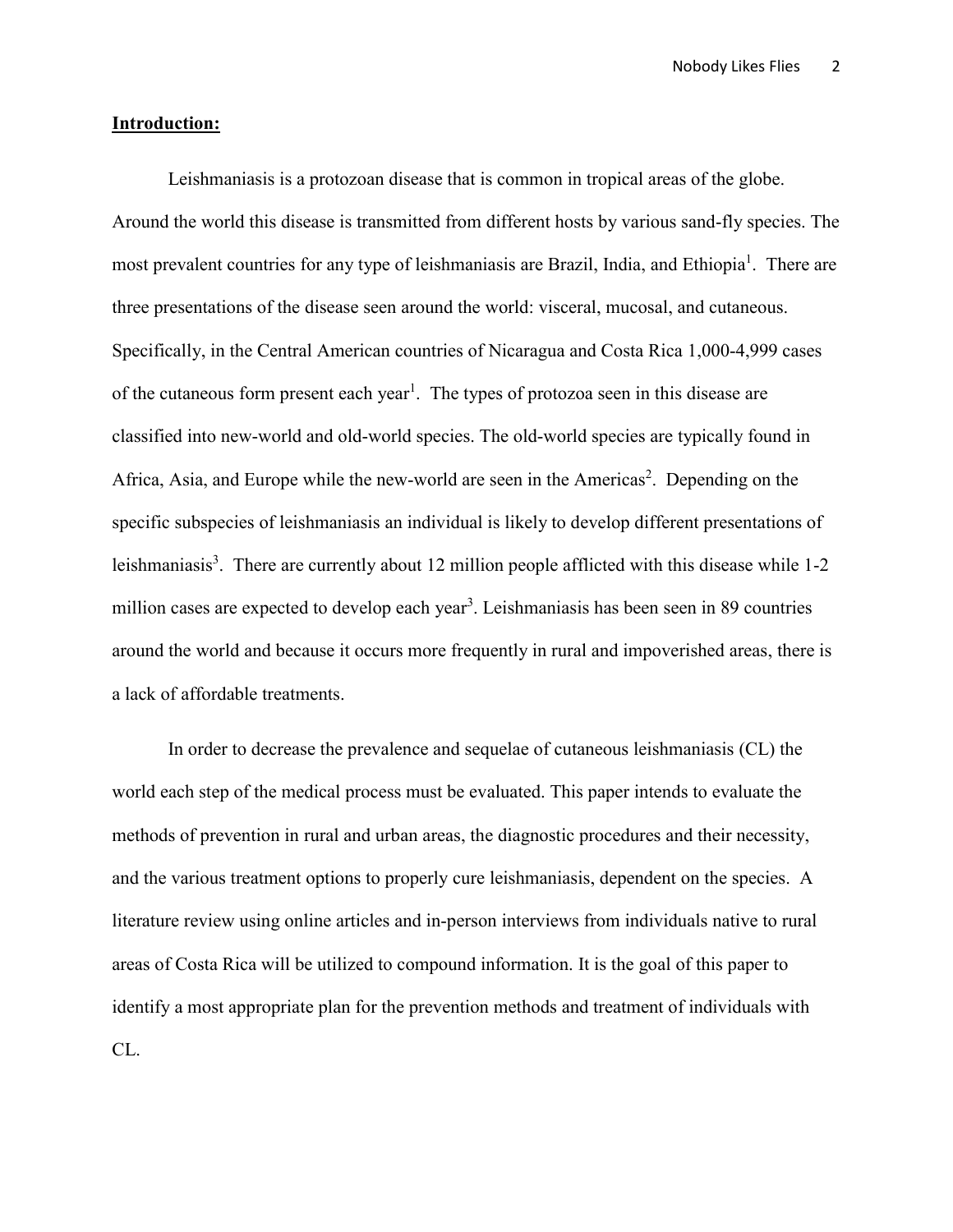## **Background:**

Leishmaniasis can be caused by more than twenty different species of protozoa and that leads to various presentations of the disease<sup>1</sup>. As previously stated there are three main forms of leishmaniasis in visceral, mucosal and cutaneous forms and within those there are further subcategories. While visceral is the deadliest form of the disease, cutaneous has the most obvious presentation to patients and providers alike. CL can be further broken down into localized CL, disseminated CL, cutaneous-chondral, and muco-cutaneous leishmaniasis<sup>3</sup>. Apart from mucocutaneous these forms can be identified primarily by visual appearance of the lesion. How CL presents is based on a few different factors including, the species of protozoan infecting the host, the immunologic ability of the host, and access to treatment. The longer delay to treatment and a decreased immune capability can lead to the more systemic forms of CL, those being disseminated CL, and the sequela form of muco-cutaneous<sup>3</sup>.

It is important to understand the life cycle of protozoa to understand how it is transmitted and ultimately how it can be diagnosed. The protozoa begin in a form called amastigote, which is non-flagellated and is often found within the white blood cells of the infected host<sup>3</sup>. The amastigotes are absorbed by the initial bite of a sand-fly and within this vector the amastigote turns into the flagellated promastigote. The promastigote starts as procyclic and then metacyclic, which is the infectious form of the disease<sup>3</sup>. Due to the life cycle of the protozoa there is an incubation period of the disease that can vary from weeks to years. It is because of this fact that the infected host may appear asymptomatic for a long period of time before knowing they have been infected with leishmaniasis. It is also possible for the disease to recur in months or years to come because of the potential latency of the protozoa<sup>3</sup>.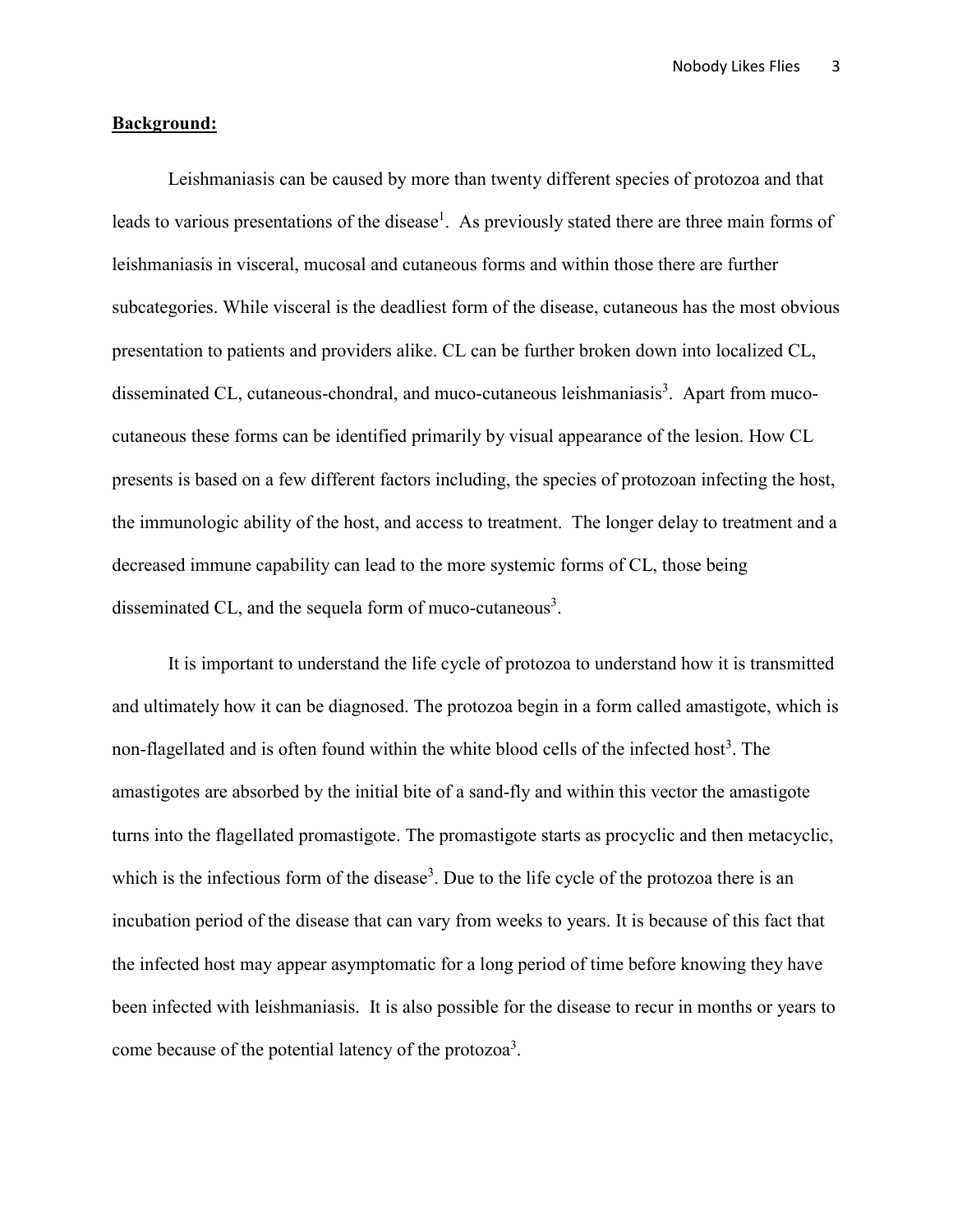The disease is transmitted by sand-flies of many species but most commonly by the species *Phlebotomus*<sup>4</sup>. These sand-flies are known to bite various hosts including humans, domestic animals, and wild mammals and reptiles<sup>3</sup>. Since there are many opportunistic hosts for CL the prevention of sand-flies and their bites can be difficult. Urban environments are usually not conducive to sand-fly habitats, however with continued deforestation of tropical areas the flies that live there may migrate to more populated areas. Another factor to consider for transmission of disease is travelers, both in and out of the country. Individuals that visit the forests of Central America, are bitten, and return home can increase the risk of spreading the disease to others. Though the number of flies that can behave as vectors decreases upon return to urban areas there may be enough insects around to spread the protozoa.

Prevention methods in around the world can vary based on the amount of money one is willing to spend. There currently is not a vaccine available for leishmanial diseases, however there are plans for development of one in the future by the  $WHO<sup>3</sup>$ . The goal of this vaccine is to prevent the necessity for expensive treatments and medications. The current recommended prevention methods include: wearing long sleeves, using insect repellents with DEET, wearing clothes that are infused with permethrin, and using fine mesh netting<sup>2</sup>. While wearing long sleeves seems simplistic the hot weather and incidence of outdoor work makes this first recommendation quite difficult to manage. Using insect repellent with DEET is shown to reduce the risk of infection, though which concentration of DEET to use is up to debate<sup>2</sup>. Mesh nettings are commonly used by indigenous and rural communities to prevent mosquitos and other insects from biting while they sleep, though the efficacy of these nettings for sand-flies is possibly decreased due to the smaller size of the sand-fly<sup>2</sup>.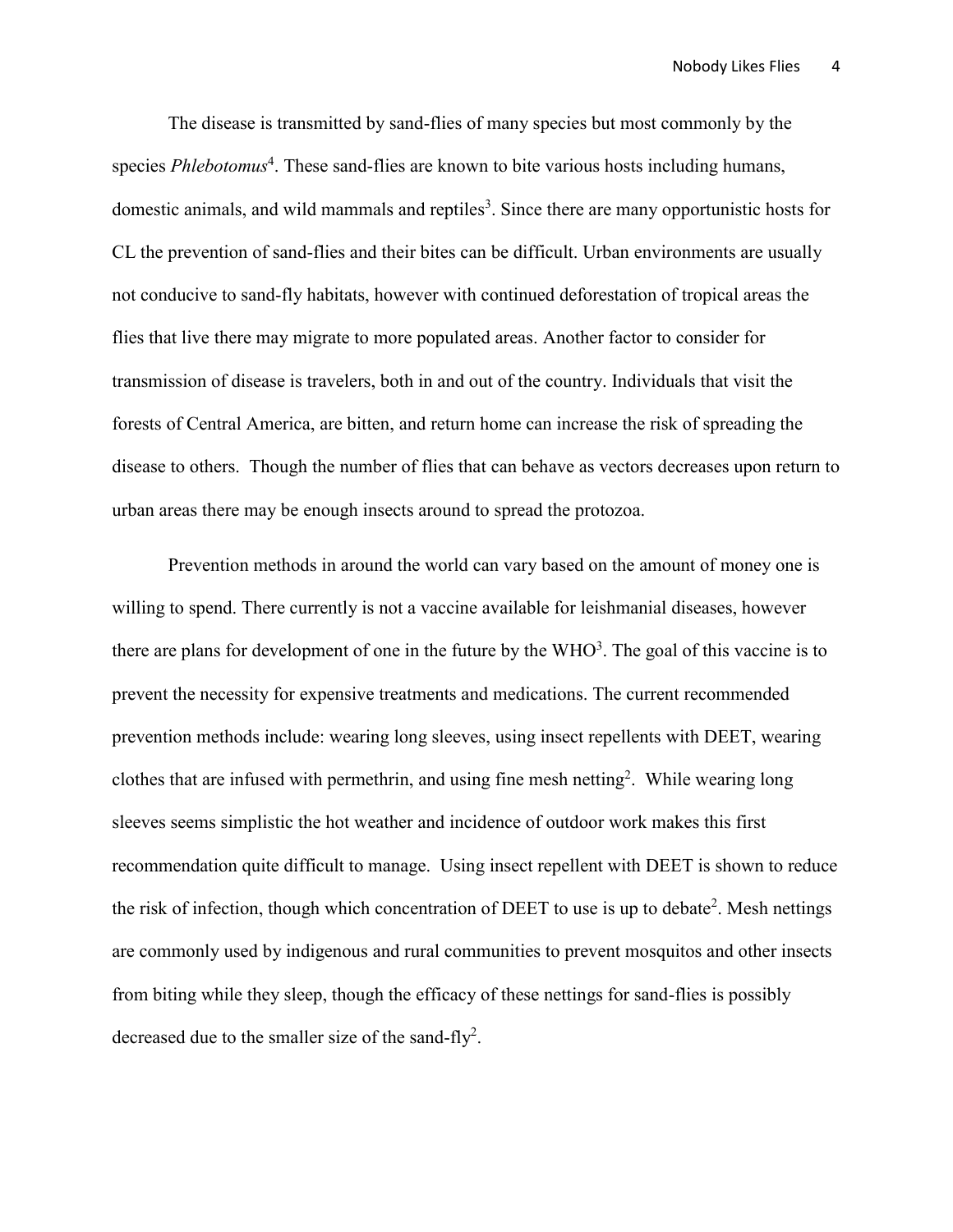Despite the preventative measures used, more than 1,000 individuals in Costa Rica and Nicaragua develop CL each year<sup>1</sup>. For patients of rural communities, it can be difficult to reach a medical professional and if the lesion isn't bothersome, they may not consider it necessary. For those that do seek attention, the lesion caused by CL may appear differently depending on what stage it is in. The infection normally begins as a papule or nodule which over time develops into a painless ulcerative lesion. This lesion is noted to have raised margins, a central granulomatous base and possibly a serous discharge. The ulceration may also be associated with localized lymphadenopathy. The most common locations for injury are the sites that are commonly exposed to sand-fly bites: the face, ears, and extremities<sup>5</sup>. It is important for providers to keep in mind how the four types of CL may present differently. The localized form will have one lesion, but there also may be multiple localized CL on one individual. The chondral form is any lesion that affects the ears. The disseminated form will have multiple lesions that are all developing at a similar rate and may appear in all areas of the skin but should not affect internal organs. Finally, the muco-cutaneous form, another systemic type, will have involvement of one or more mucous membranes, typically the nose or the mouth, along with an ulcer that resembles the localized or disseminated types<sup>3</sup>. Because the lesions develop at different rates it is important for providers to remember to do thorough skin and mucous membrane checks for every patient that CL is suspected in.

There are a few different lesions that may look similar to CL including pyoderma gangrenosum, Buruli ulcers, and chronic tropical ulcers caused by Vincent's organisms<sup>6</sup>. To confirm the diagnosis of CL there are two diagnostic test that are commonly performed. The first test is a biopsy of the infected skin which is then observed by light microscopy. If CL is present in large enough numbers a visual representation of the amastigotes should be visible<sup>5</sup>. If the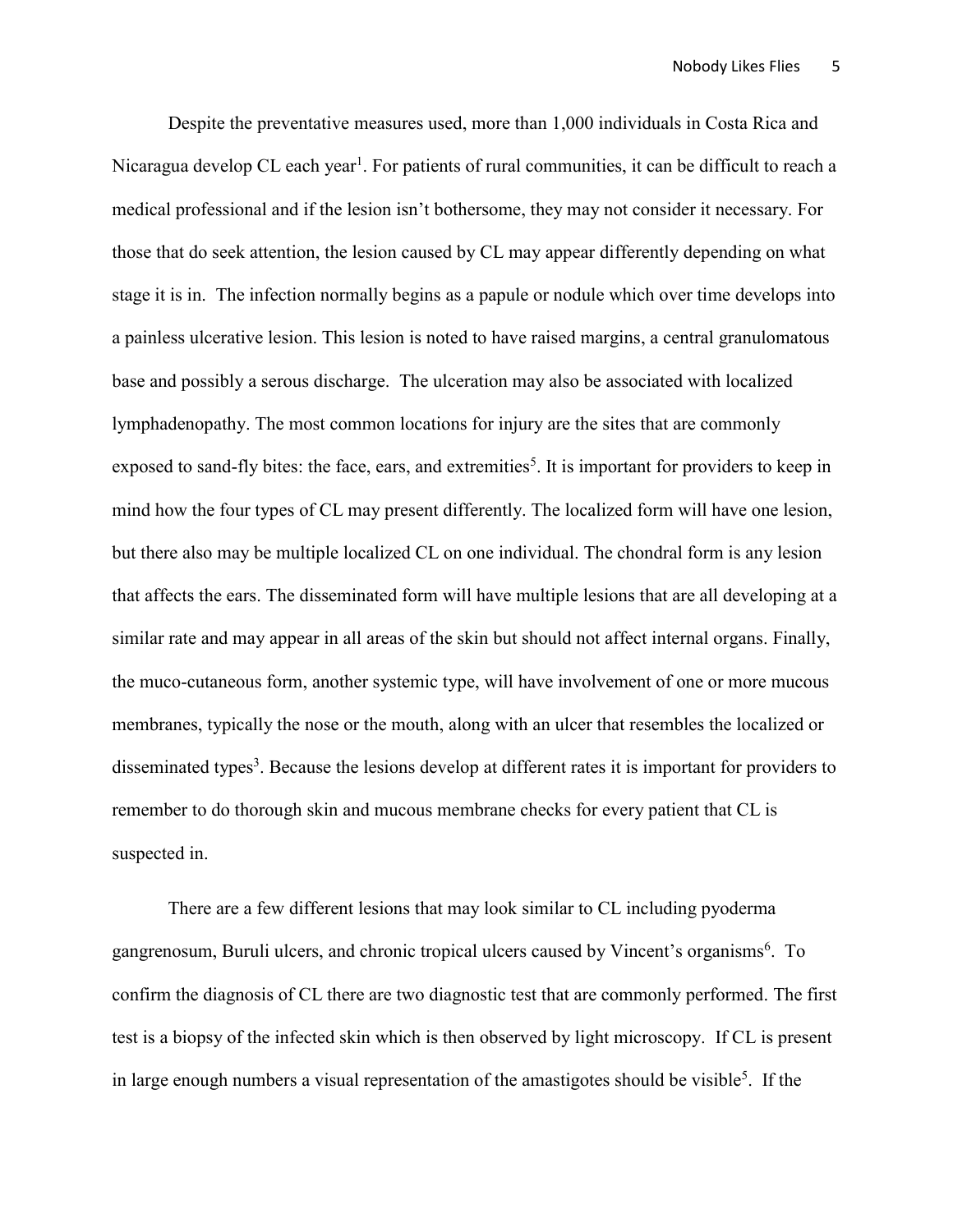protozoan yield of amastigotes is too low, the "gold standard" method of real-time PCR can be used. Through PCR the exact species of leishmaniasis can be identified and a treatment plan can be decided upon<sup>4</sup>. There are many species of leishmaniasis that can occur in the "new-world." The main species include *Leishmania mexicana* and *Leishmania viannia,* which includes *Leishmania braziliensis* and *Leishmania panamensis*<sup>5</sup> . *L. mexicana* is typically associated with localized cutaneous forms of CL compared the *L. viannia* species that can be associated with muco-cutaneous presentations and more systemic illnesses<sup>3</sup>.

Treatments may not be necessary for individuals with CL depending on certain requirements. The guidelines for treatment vary depending on the source but most agree that CL with dissemination, mucosal involvement, or in locations on the face, ears, or joints should be treated<sup>7</sup>. According to a different source, treatments should be made available to those with lesions over four cm, three or more active lesions, and for those that developed CL in South America<sup>5</sup>. For patients without access to treatment, or do not desire it, as long as the individual was not in an immunocompromised state the wound should resolve on its own. The rate of which the wound will heal on its own depends on the species as well. If *L. mexicana* is the source of the lesion it should heal in three to nine months, however if one of the *L. viannia*  species are causing the infection the wound may take from six to fifteen months to heal on its own2 .

If treatment is desired there are many different treatment options available including IV pentavalent antimony, IV liposomal amphotericin B, miltefosine, ketoconazole, fluconazole, itraconazole, topical paramomycin and gentamicin, cryotherapy, and thermotherapy<sup>5</sup>. Though more expensive, the "gold standard" treatment is intravenous pentavalent antimony compound of which there are two, sodium stibogluconate and meglumine antimoniate<sup>3</sup>. These treatments are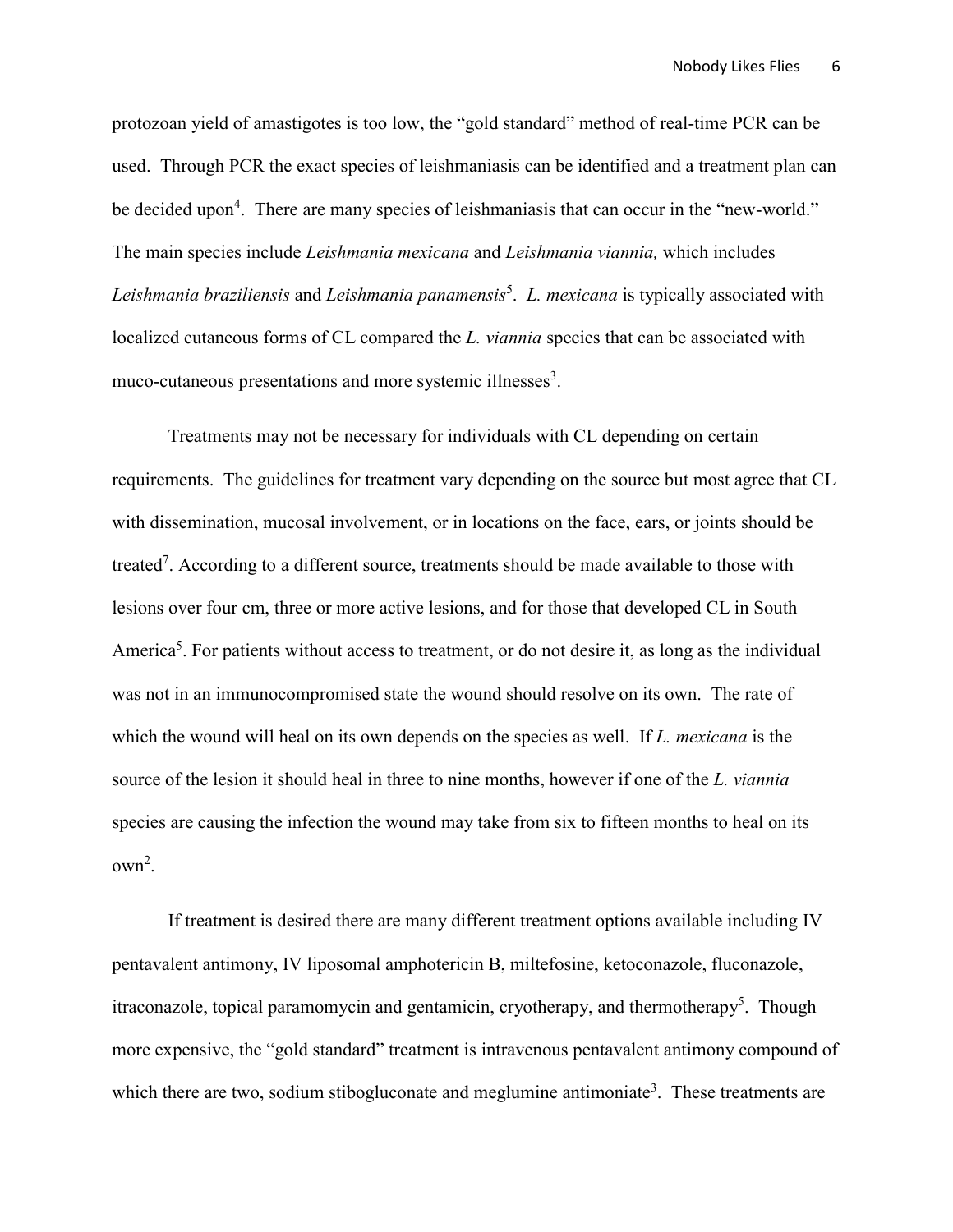considered anti-leishmanial. They have been used for treatment for about half a century and can cause many adverse effects<sup>8</sup>. Some of these adverse effects include local irritation, anorexia, myalgia, arthralgia, nausea, vomiting, and EKG changes<sup>3</sup>. Due to incidence of these side effects many individuals may not be able to tolerate the full treatment plan of twenty-one days. Currently, of the two, only sodium stibogluconate has a generic form, which leads to it being the drug of choice in for many<sup>2</sup>.

The choice of alternate systemic therapy often depends on the species of leishmaniasis causing infection. Ketoconazole has been used to cure *L. panamensis,* while IV liposomal amphotericin B is used for *L. braziliensis* and *L. chagasi infantum*<sup>9</sup>. Miltefosine has been studied with a wide variety of species including *L. braziliensis, tropica, and infantum chagasi*<sup>9</sup>. Liposomal amphotericin is the only medication that is safe for pregnancy but is still expensive and has side effects that include fever, chills, renal insufficiency, hypokalemia, and anemia<sup>5</sup>. Miltefosine was first used as a chemotherapy agent in the 1980's but is generally well tolerated. It has been known to cause some nausea, vomiting, headaches, and diarrhea but those symptoms typically abate after the first week of treatment<sup>5</sup>.

In one case trial ketoconazole has an efficacy rate of  $76\%$  (N=21) compared to sodium stibogluconate which only had a cure rate of  $68\%$  (N=19)<sup>9</sup>. In a case report by Dr. Abadir et al. itraconazole was stated to not work for CL and sodium stibogluconate was utilized instead<sup>2</sup>. In a review article by Torres-Guerrero et al. it was suggested that ketoconazole or itraconazole are more efficacious than fluconazole<sup>3</sup>. However, in a third article detailing CL treatment practices in the US by Dr. Eiras et al. ketoconazole or high doses of fluconazole are thought to be useful<sup>5</sup>. Due to these contradicting articles ketoconazole seems to be the most effective of the azole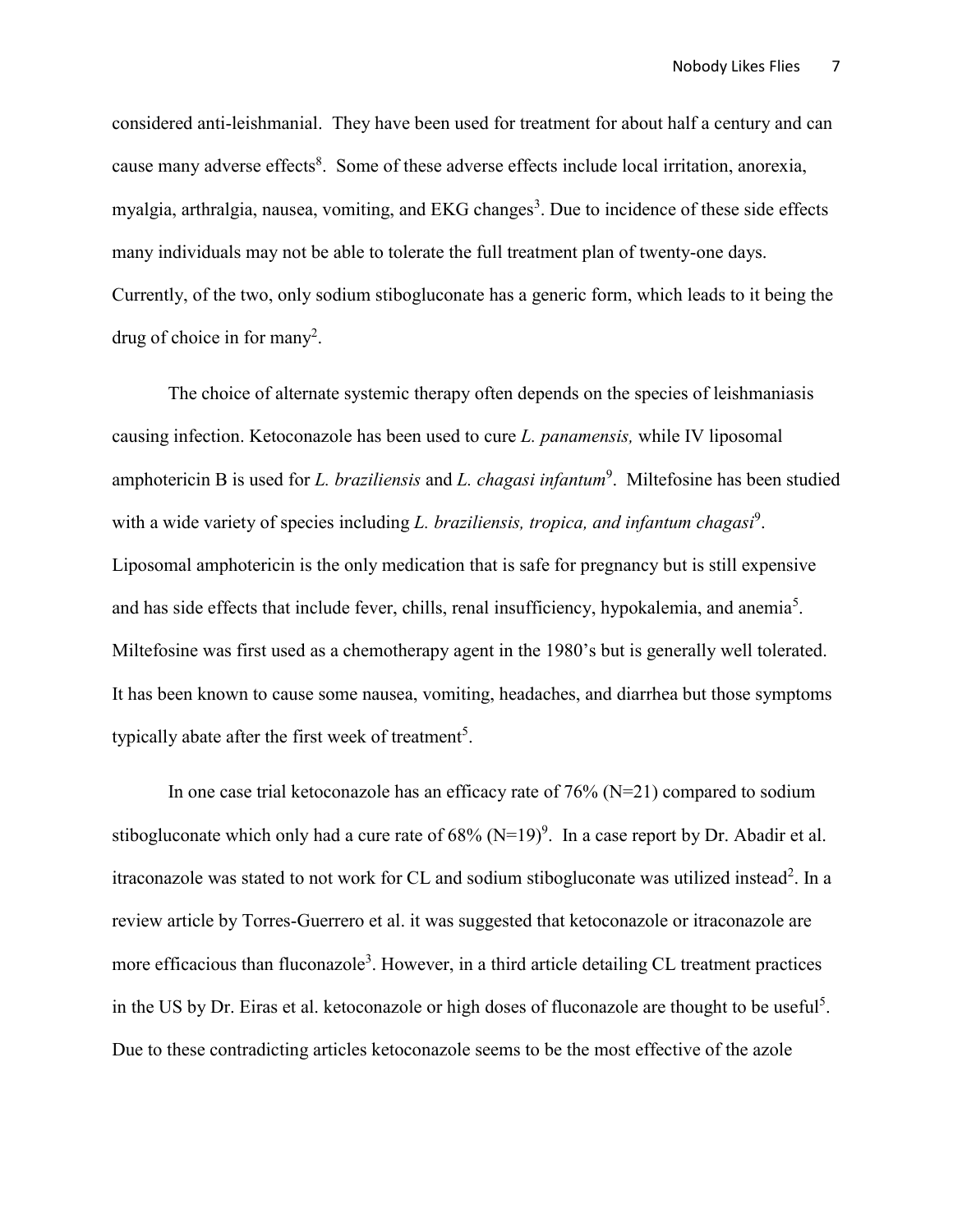agents, while the efficacy of fluconazole and itraconazole is debatable<sup>2,3,5</sup>. As is typical with antifungal agents, common adverse effects include GI symptoms and hepatotoxicity<sup>5</sup>.

Topical antibiotics like paramomycin have varying efficacy rates with reports anywhere from  $4\%$  - 93% being observed<sup>10</sup>. It has been demonstrated that though the efficacy varies, paramomycin alone is still better than placebo and even greater cure rates occur when paramomycin is combine with methylbenzethonium chloride (MBCL) or gentamicin sulfate $10,11$ . Though generally safe for local use, a few adverse effects include application site erythema, edema, and pain<sup>11</sup>. These reactions are decreased by the addition of gentamicin, but more commonly seen with the MBCL formula $10,11$ .

Finally, for individuals that seek the more conservative route or cannot tolerate medications, cryotherapy and thermotherapy have been used advance the healing process. Cryotherapy is a common treatment for localized lesions in the US, by way of liquid nitrogen $6$ . As a conservative method of thermotherapy, objects such as silver nitrate, brown sugar oil, candle wax, and heated metal objects have been applied to lesions with reported healing of the wound, though these reports are from solely by word of mouth without any proof of evidence<sup>12</sup>. In other parts of the world, studies focused on more controlled methods including hot baths, laser therapy and infrared light were utilized, but one of the most studied methods of heating is seen by using radiofrequency therapy, which is the use of a device to heat a localized area with radio waves<sup>12</sup>. In a study performed in 2015 in Brazil 13 out of 15 patients had complete cure of CL 3 months after treatment<sup>12</sup>. The side effects experienced by radiofrequency therapy include pain, itching, burning, and possibly blisters<sup>12</sup>.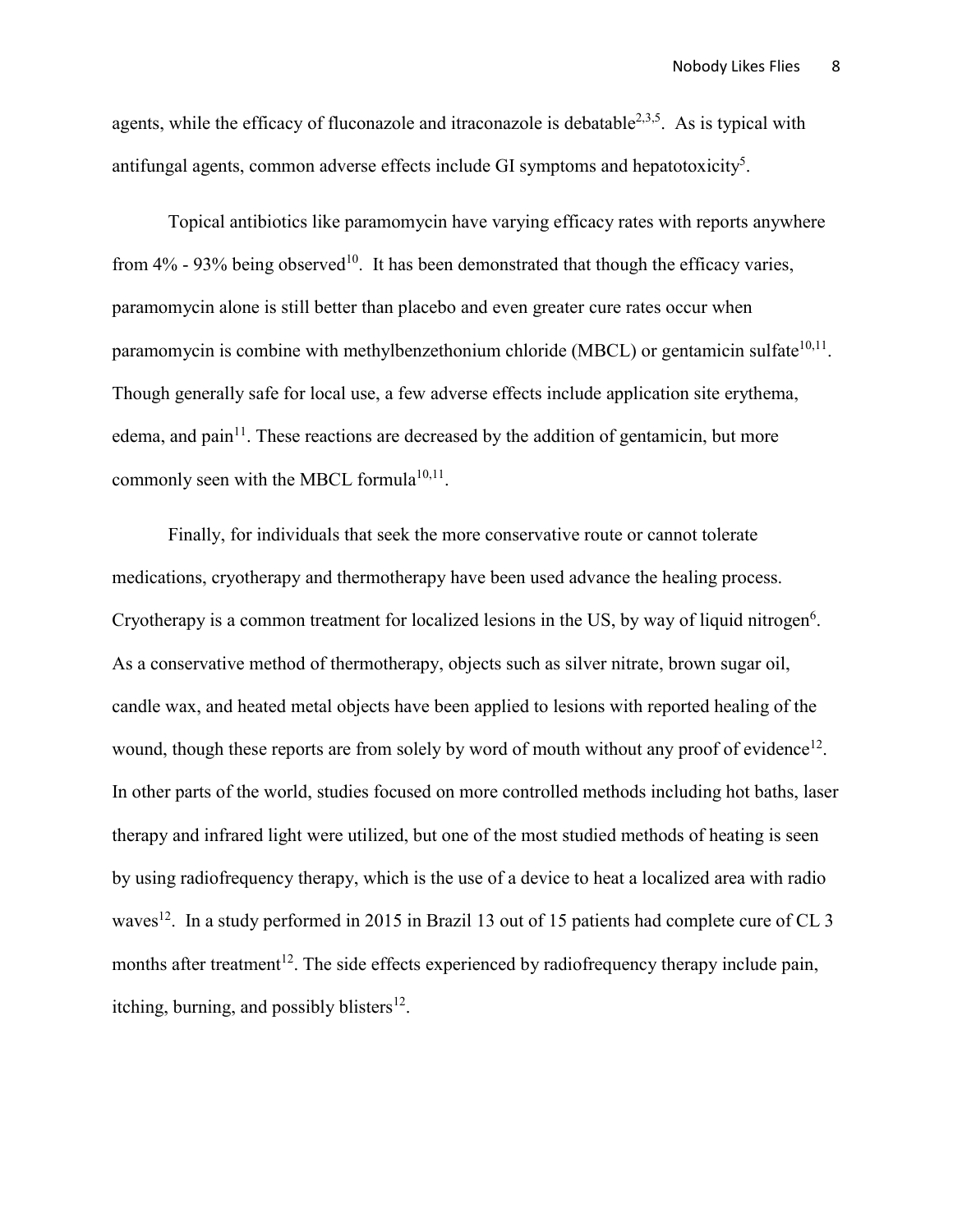#### **Methods:**

Research on leishmaniasis as a whole was performed on international informative websites run by the WHO and the CDC. From there specific information about CL was selected and used for more advanced searches. The research database PubMed was used to find two generalized articles about CL with points detailing prevention, history and physical exam, diagnosis, and treatment. Using references from those articles and further details about the specific treatments, another article was discovered with information on diagnostic procedures and seven more were found describing various treatment practices.

In-person interviews were conducted as part of a large group in Costa Rica with various individuals. Information was gathered from individuals from the Longo Mai community and a woman from the BriBri tribe. The woman from the BriBri tribe was a representative that was familiar with using natural herbs and remedies to avoid insects and thwart diseases. One individual from Longo Mai was a farmer with a wealth of information on how the crops were treated and cared for. The second individual was a leader of Longo Mai and demonstrated which natural remedies were used and for what purpose. Though none of these individuals were familiar with leishmaniasis by name they did recognize that diseases are commonly caused by flies and mosquitos and that their natural cocktails are effective for preventative measures. Further questions about treatments for these conditions was not requested due to the fact that leishmaniasis could not be identified specifically.

# **Discussion:**

General types of prevention methods were found by online research and interviews with people from rural areas of Costa Rica. Specific information on the prevention styles listed were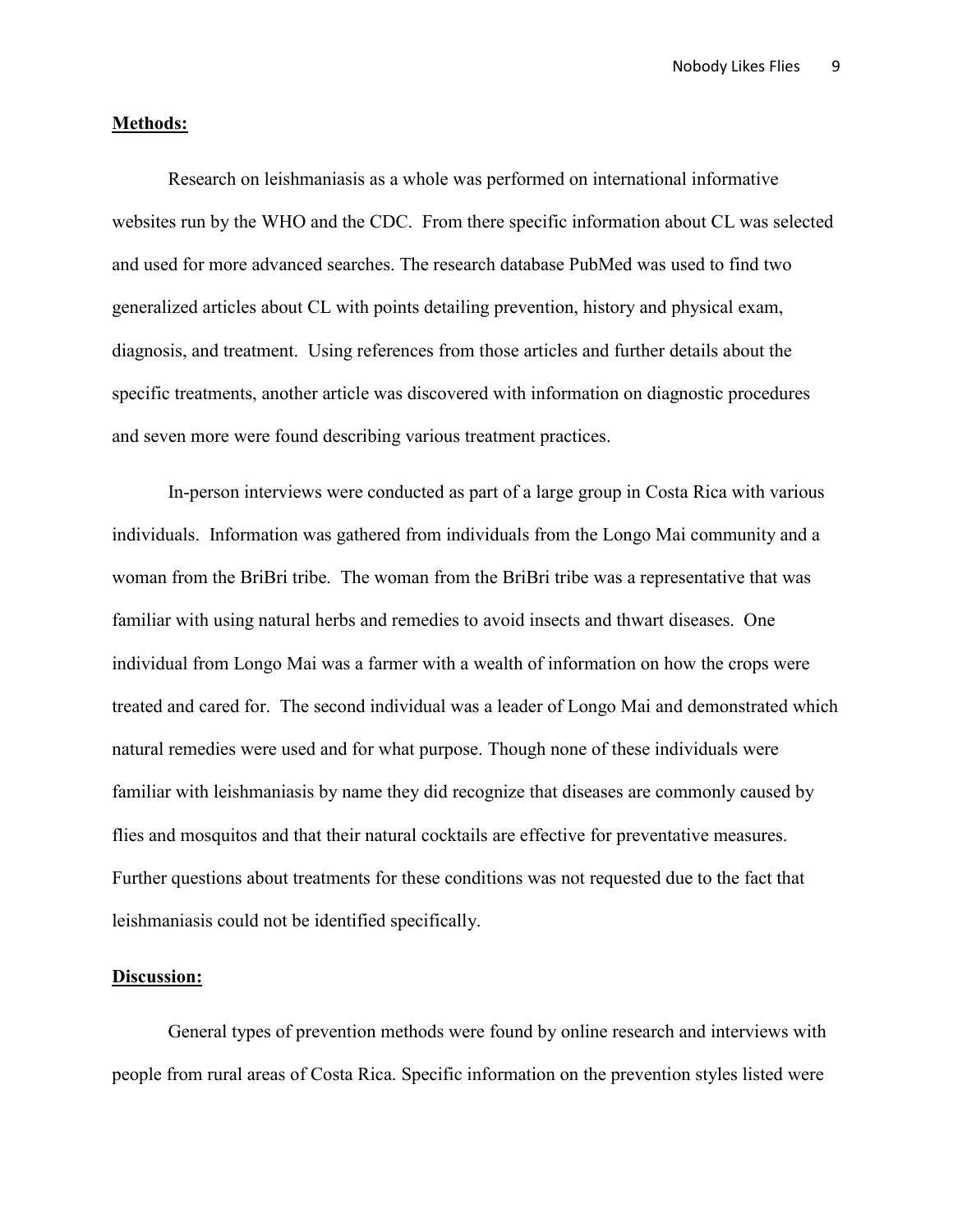not detailed in the articles referenced by this paper and did not appear after thorough search requests. According to a woman from the Costa Rican indigenous tribe, BriBri, a common way to avoid insect bites is to use a form of fumigation around communal areas. She stated that a combination of bitter plants, such as lemongrass, are boiled in a pot. The steam that is released from the mixture is released around doors and windows to keep insects away.

A similar statement was shared by individuals from the rural Longo Mai community in Costa Rica. They also have mentioned using plants to ward away bothersome pests. Like the BriBri tribe, the field workers use bitter plant cocktails to keep insects away from crops and themselves. A farmer from Longo Mai discussed three methods for dispersing the repellent. The first method, and the simplest, is by simply dipping a brush into the repellent and spreading the bitter water amongst the leaves of the plant. He mentioned that this style is the cheapest, but it also takes a long time to spread the mixture. The second style is by use of steam, similar to the BriBri tribe and the third way is through mixing the repellent directly into the soil. It was noted that the steam method is typically the most effective, but also takes more effort to boil the water and buy supplies for dispersing the steam. It was also mentioned by a leader of the Longo Mai community that citronella is commonly grown around houses to keep mosquitos and flies away.

This material gathered from citizens of less inhabited areas of Costa Rica provided details on the distribution of natural repellents, but the exact composition was not discussed due to language barrier, lack of time, and the informants' inability to reprise the details. The use of any preventative measure is suggested by professionals, but the actual use of these techniques is probably more limited than it seems. One factor that obstructs prevention is the cost of the method like permethrin infused clothing and insect repellent containing DEET. It is also important to consider the comfortability of the individual when wearing long sleeves in the heat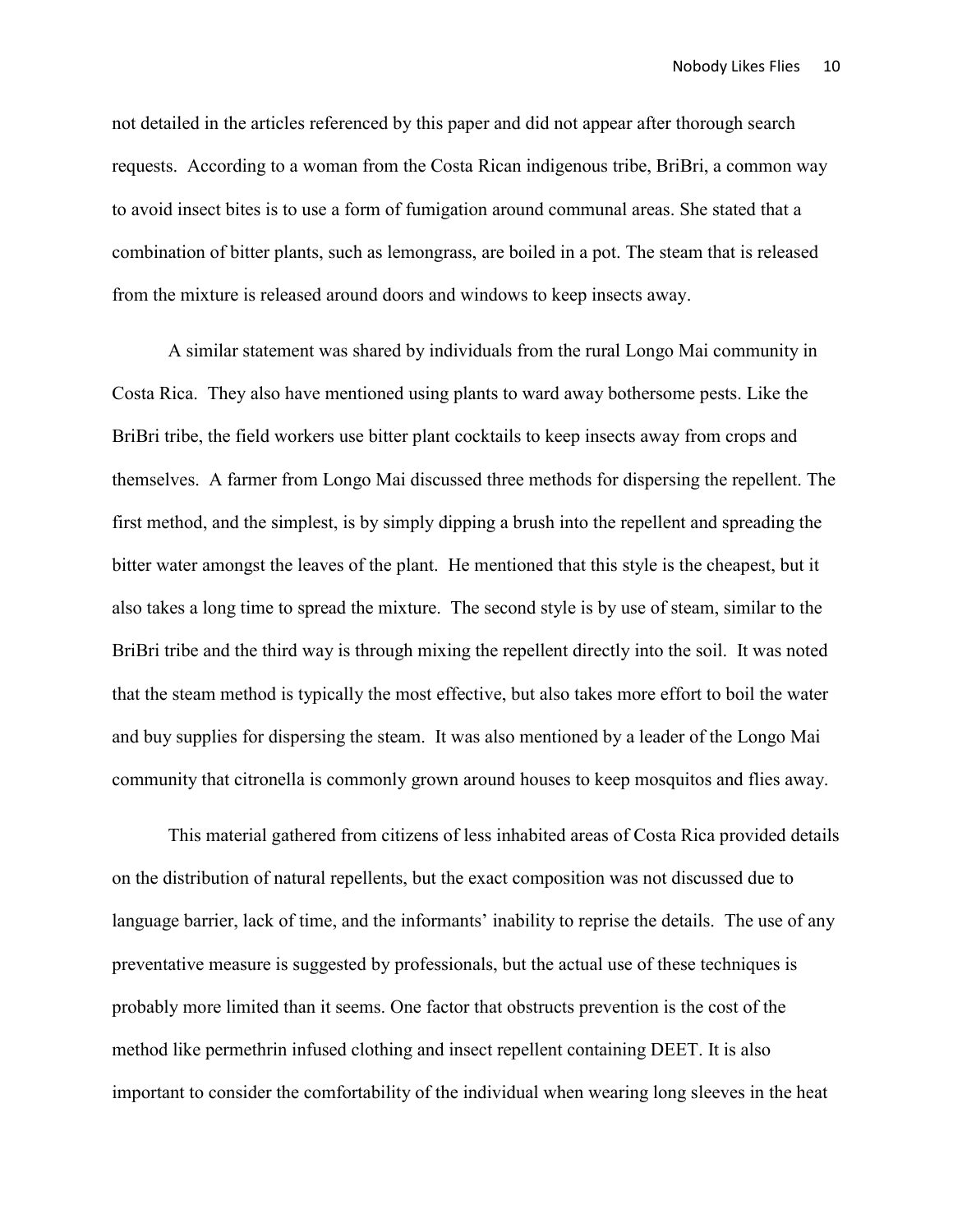of Central America. Another barrier to prevention is knowledge of the method, for example how to concoct a solution for natural repellent or which type of netting can best prevent insect bites.

Though the mainstay for diagnosis of CL is PCR, there is a challenge for some individuals in Costa Rica to get to a clinic or to pay for a lesion in which may heal on its own. Since there is a chance for resolution of the disease, it is easy to see how patients with CL would choose not to get an official diagnosis by PCR or biopsy. It may be possible, with the right information, for the individual to identify a bite by a sand-fly and how the lesion could present if infected, though the exact species of sand-fly and species of leishmaniasis would not be possible. Despite the barriers to availability of diagnosis it is still recommended that individuals with concerning lesions seek medical attention. Though rare in Central America, it is fairly common for species of leishmaniasis in Brazil to present in the visceral form which is deadly<sup>3</sup>.

Deciding on a treatment option may be difficult or simplistic depending on the individual's stance on getting treated. If the patient chooses not to utilize medical treatment their options are limited to cryotherapy, thermotherapy, or waiting for the lesion to heal on its own. Waiting for a lesion to heal could take months to years and even if one lesion does heal another may recur<sup>3</sup>. This is still going to be a popular option for those that aren't bothered by a scarred appearance on their skin. Finding an effective method for cryotherapy would remain quite difficult in rural regions of Central America, though liquid nitrogen may be available for use in larger cities. The uses of thermotherapy in rural areas around the world are likely to be used in Central American countries as well, especially non-specific styles such as hot baths, candle wax, and heated metals. One issue with the study of radiofrequency therapy to heal CL ulcers is the relatively small patient population. Another problem with the study itself is that the way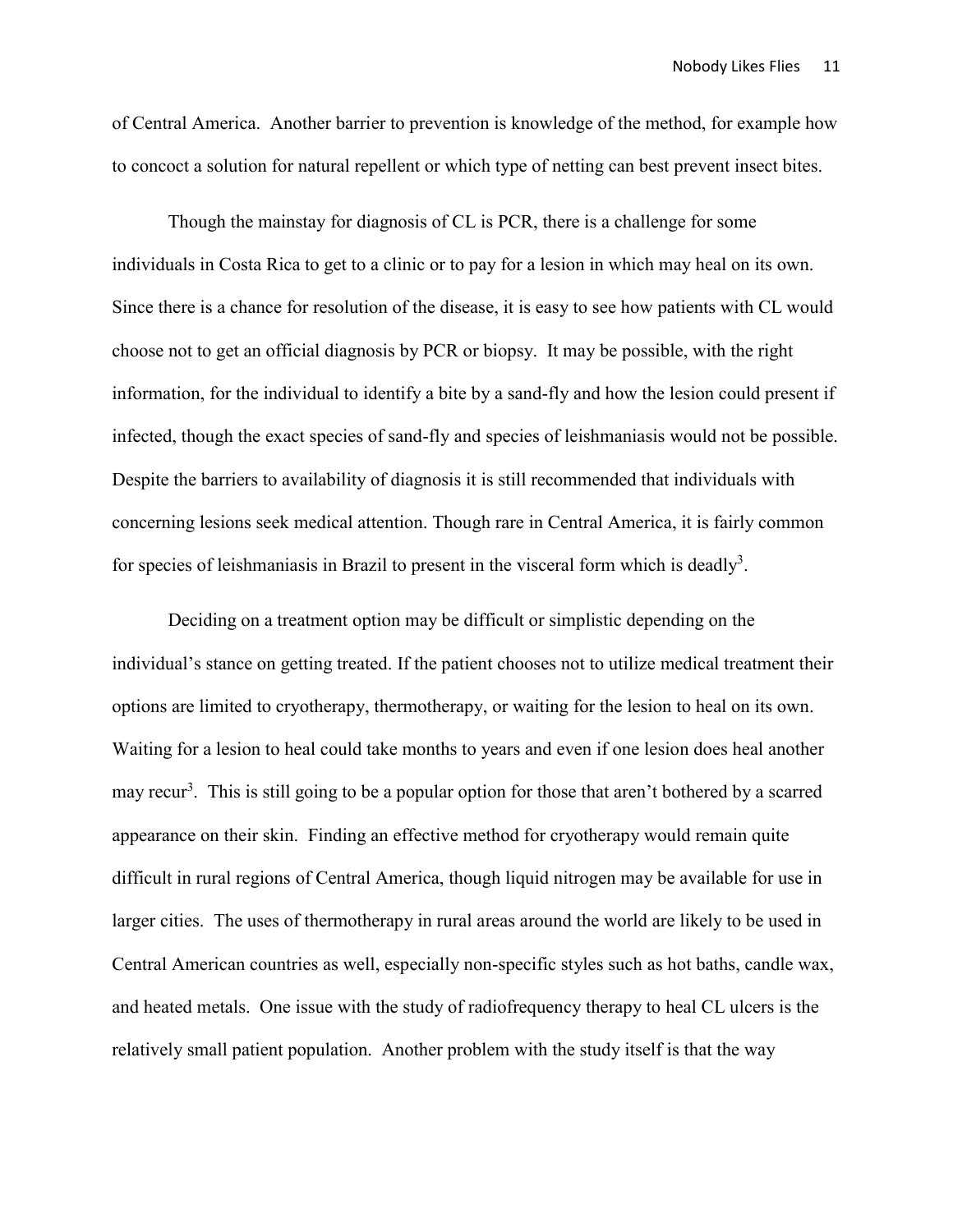radiofrequency is used is not described and may differ depending on the provider that is utilizing the therapy.

Pentavalent antimony compounds are noted to be available worldwide and used frequently as the mainstay for CL. Which drug is available depends on your region but the efficacy of both sodium stibogluconate and meglumine antimoniate are noted to be higher than every other treatment method available<sup>2,3,5,6</sup>. According to a case study and review by Dr. Abadir et al. the efficacy of either pentavalent antimony is equivocal and the cure rate for first time use was 76.5%, with a second dose the cure rate increased to  $91.5\%$ <sup>2</sup>. Since these medications are the gold standard they are studied in the context of CL more often and compared to other medications more frequently. There is one study in which another medication has a higher efficacy, ketoconazole had 8% higher cure rate when compared to sodium stibogluconate<sup>9</sup>. The issue with this study is that each trial had very small population sizes and it is commonly known that the pentavalent antimony treatment plan requires a more rigorous adherence with more difficult side effects $3,9$ .

Though the sample size was small ketoconazole did prove to be comparably efficacious to the gold standard. Other studies agree that ketoconazole may be a good alternative to antimonial compounds when looking at cost or availability<sup>3,5</sup>. A provider should remain cautious of the use of itraconazole and fluconazole due to conflicting information. There may be inherent bias in the authors of these articles demonstrating which antifungal treatment works best, especially since efficacy rates for the azole groups are not mentioned. It would be an interesting study for future researchers to compare the cure rates of each of these three antifungals in treating CL.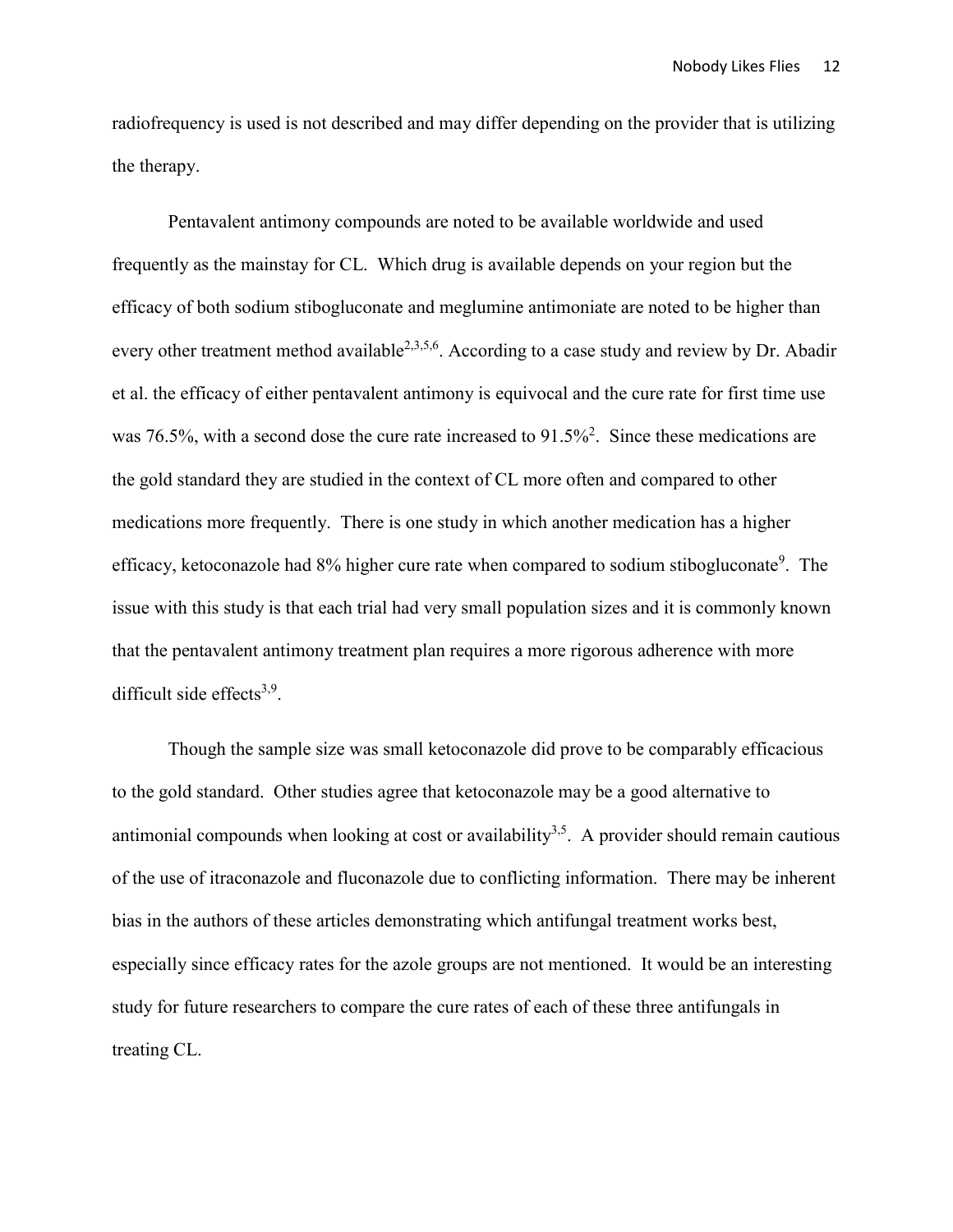Liposomal amphotericin B and miltefosine are most likely not used frequently in Central America due to their high  $cost^{12}$ . These medications appear to be fairly effective in treating CL when paired with a specific species that is likely to susceptible to it. In one study a cure rate was achievable for every patient that completed follow-up, however the reason for patients dropping out is not listed<sup>9</sup>. The patients may have dropped out due to the nephrotoxicity of amphotericin B or simply because they no longer wished to be a part of the study. Overall these medications should be considered for treatment if the individual can afford to pay it, if pentavalent antimony is unavailable, or if a patient is pregnant (amphotericin specifically).

Topical antibiotics should also be used cautiously with their varying efficacy ratings $10$ . Though they are demonstrated to be better than placebo, the provider should not recommend these medications without consideration of resistance. A combination with paramomycin is seen to have greater cure rates with either MBCL or gentamicin sulfate most likely due to the increased coverage of infectious agent<sup> $11,12$ </sup>. Since the application of the treatment is more simplistic and cheaper than other medications, it may be used more commonly in areas with limited access to medical care.

#### **Conclusion:**

Overall cutaneous leishmaniasis is a disease that can be disfiguring and disrupting to individuals across the world. Though it may be difficult to access information for those in rural communities in Central America it is important for providers to provide information in an attempt to spread details about sand-fly bites and CL. Preventative guidelines should be addressed primarily in an effort to decrease the incidence of the disease. Hopefully the development of antileishmanial vaccines by the WHO will be supported and completed in the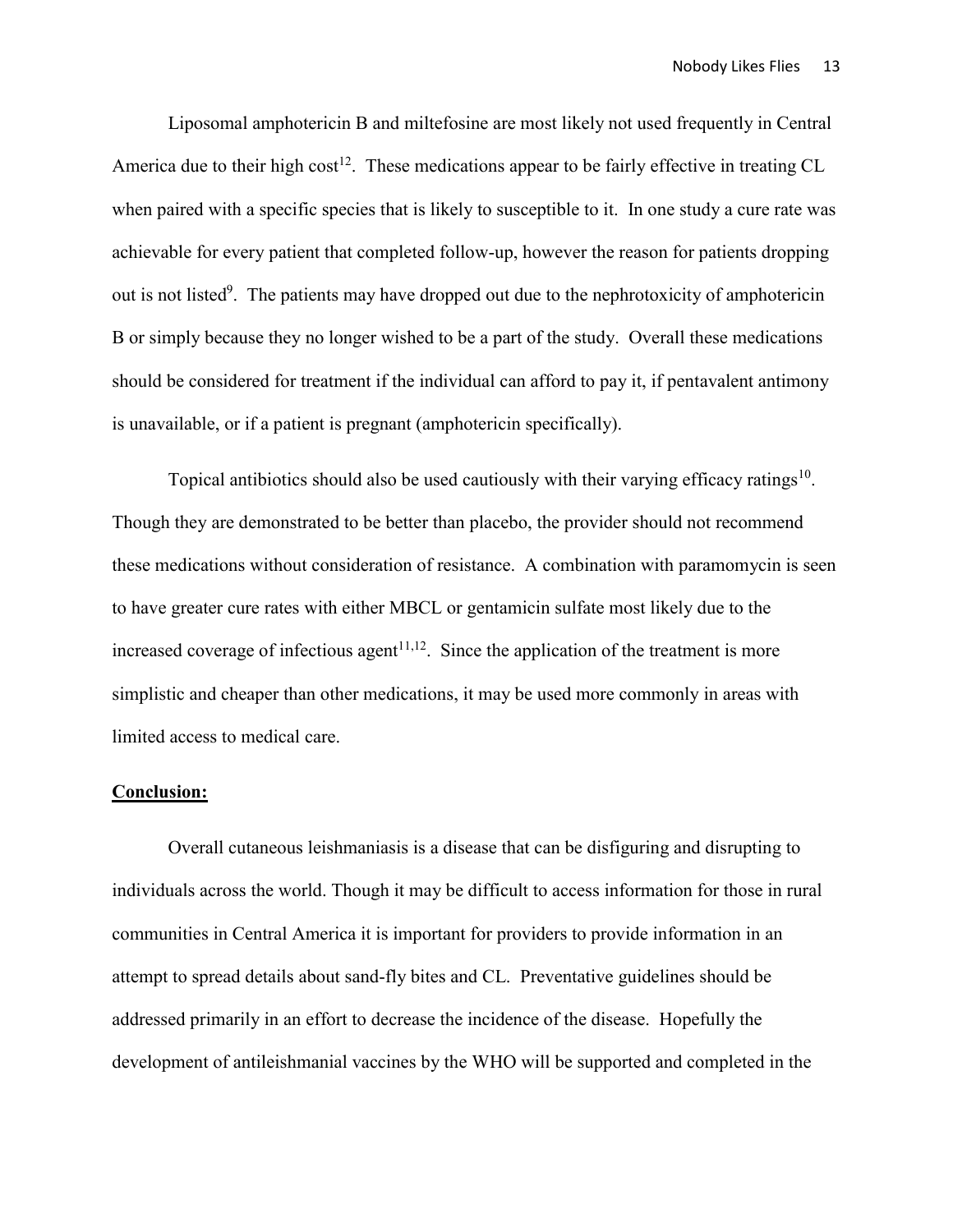near future, but these vaccines should also be made available, at no cost, to anyone in an endemic area.

If any treatment is possible, based on the research above, the gold standard medication of a pentavalent antimony compound should be the first choice. All of the medications included in this article have been compared to at most two other medications. A useful research topic for the future would be a collective study comparing the efficacy of multiple different medications for CL. Another topic for research would be the development of a new pentavalent antimony compound. Little is currently known about the structures of these compounds and if more information can be gathered then perhaps a new medication could be developed with an increased efficacy and a decreased risk for side effects. Though these thoughts may be idealistic, it is important to continue education of the general population and research on a disease that afflicts so many individuals worldwide and maybe, someday, leishmaniasis will become a disease of the past.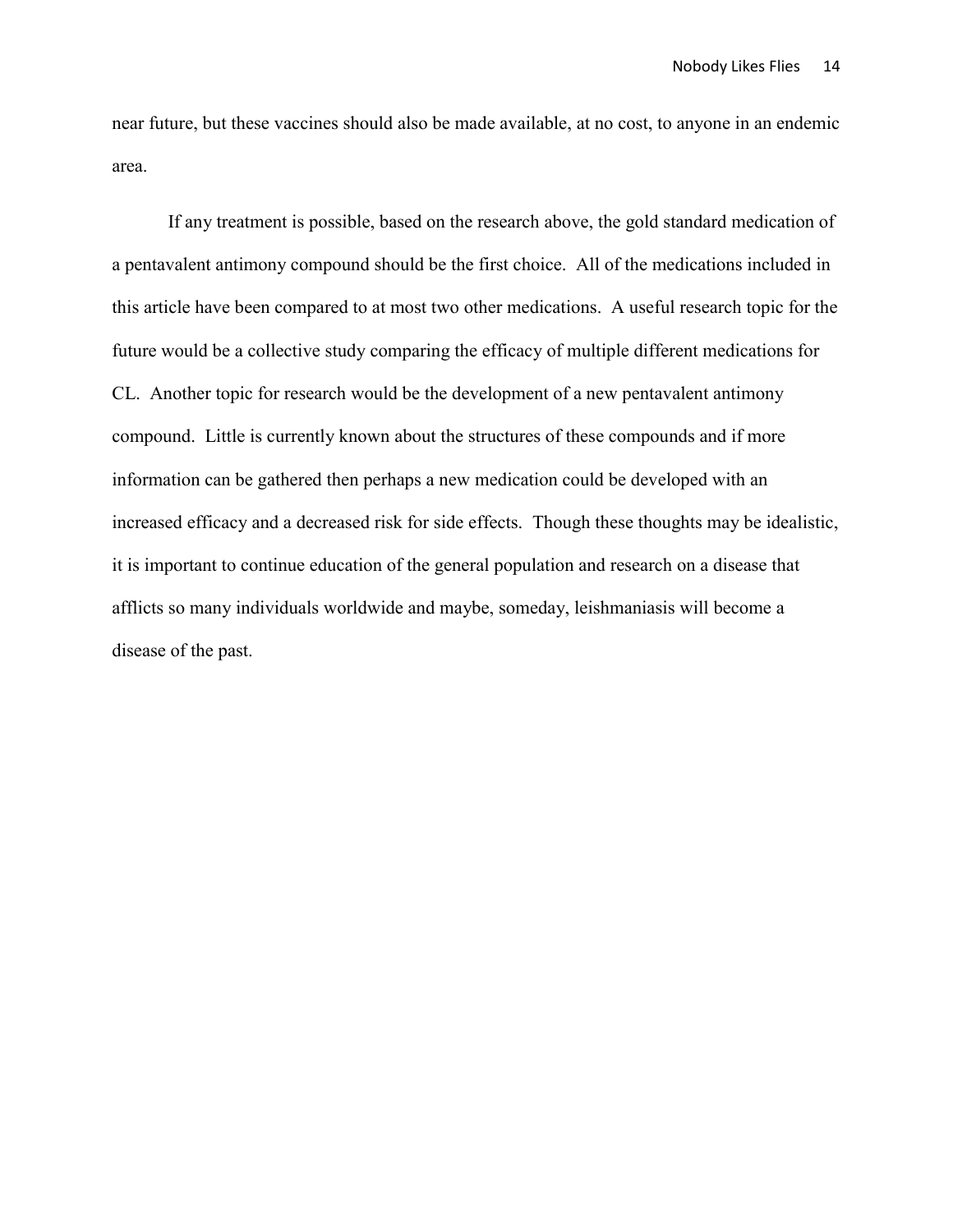# **References:**

- 1. Leishmaniasis. World Health Organization. [http://www.who.int/leishmaniasis/en/.](http://www.who.int/leishmaniasis/en/) Published July 26, 2018.
- 2. Abadir A, Patel A, Haider S. Systemic therapy of New World cutaneous leishmaniasis: A case report and review article. *The Canadian Journal of Infectious Diseases & Medical Microbiology*. 2010;21(2):e79-e83.
- 3. Torres-Guerrero E, Quintanilla-Cedillo MR, Ruiz-Esmenjaud J, Arenas R. Leishmaniasis: a review. *F1000Research*. 2017;6:750. doi:10.12688/f1000research.11120.1.
- 4. Galluzzi L, Ceccarelli M, Diotallevi A, Menotta M, Magnani M. **Real-time PCR applications for diagnosis of leishmaniasis**. *Parasites & Vectors*. 2018;11:273. doi:10.1186/s13071-018-2859-8.
- 5. Eiras DP, Kirkman LA, Murray HW. Cutaneous Leishmaniasis: Current Treatment Practices in the USA for Returning Travelers. *Current treatment options in infectious diseases*. 2015;7(1):52-62. doi:10.1007/s40506-015-0038-4.
- 6. Haider S, Boutross-Tadross O, Radhi † Jasim, Momar N. Cutaneous ulcer in a man returning from Central America. *CMAJ: Canadian Medical Association Journal*. 2003;168(5):590-591.
- 7. Parasites Leishmaniasis. Centers for Disease Control and Prevention. [http://www.cdc.gov/parasites/leishmaniasis/health\\_professionals/index.html.](http://www.cdc.gov/parasites/leishmaniasis/health_professionals/index.html) Published August 21, 2017.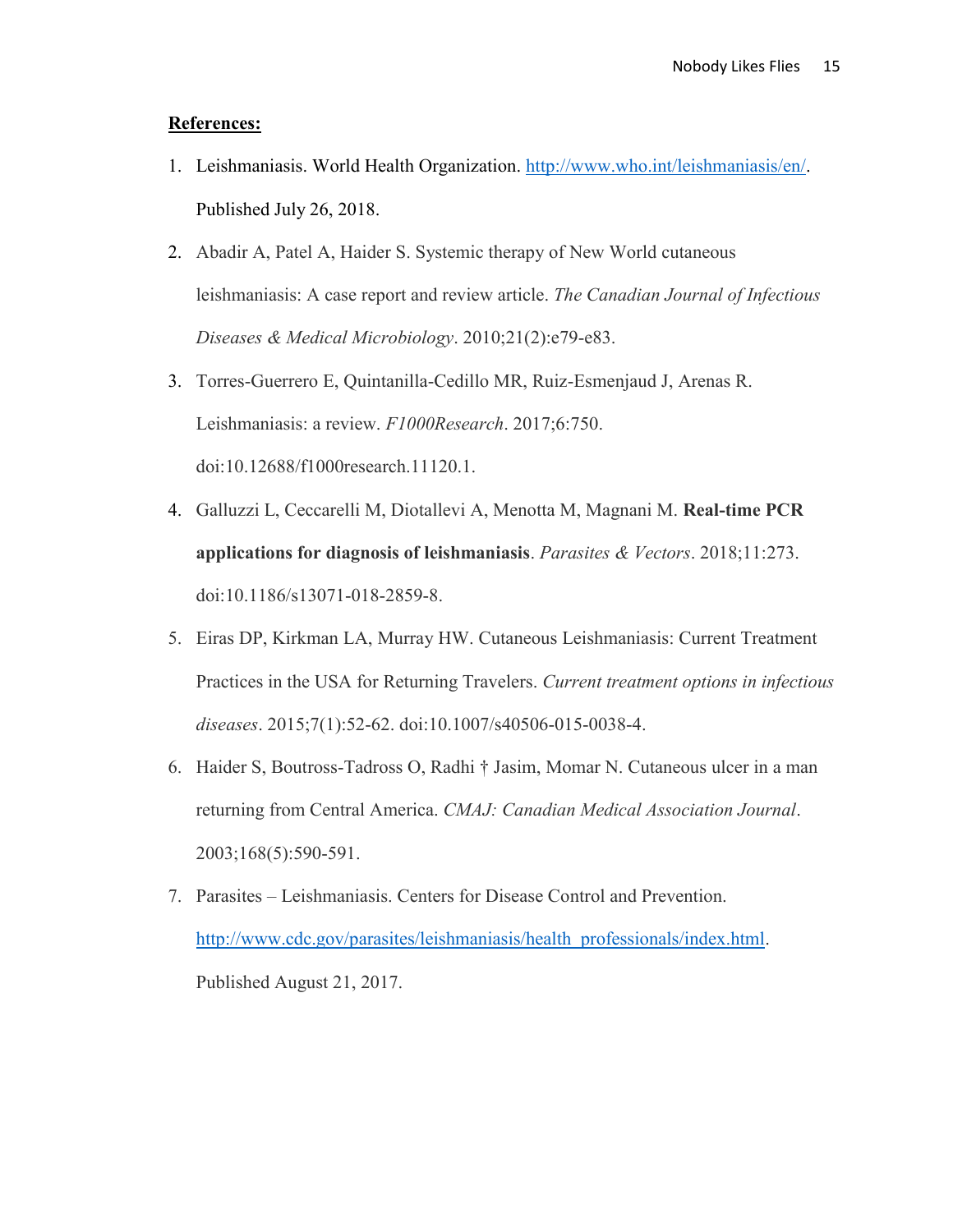- 8. Roberts WL, McMurray WJ, Rainey PM. Characterization of the Antimonial Antileishmanial Agent Meglumine Antimonate (Glucantime). *Antimicrobial Agents and Chemotherapy*. 1998;42(5):1076-1082.
- 9. Ramanathan R, Talaat KR, Fedorko DP, Mahanty S, Nash TE. A Species-Specific Approach to the Use of Non-Antimony Treatments for Cutaneous Leishmaniasis. *The American Journal of Tropical Medicine and Hygiene*. 2011;84(1):109-117. doi:10.4269/ajtmh.2011.10-0437.
- 10. Kim DH, Chung HJ, Bleys J, Ghohestani RF. Is Paromomycin an Effective and Safe Treatment against Cutaneous Leishmaniasis? A Meta-Analysis of 14 Randomized Controlled Trials. Croft S, ed. *PLoS Neglected Tropical Diseases*. 2009;3(2):e381. doi:10.1371/journal.pntd.0000381.
- 11. Sosa N, Capitán Z, Nieto J, et al. Randomized, Double-Blinded, Phase 2 Trial of WR 279,396 (Paromomycin and Gentamicin) for Cutaneous Leishmaniasis in Panama. *The American Journal of Tropical Medicine and Hygiene*. 2013;89(3):557- 563. doi:10.4269/ajtmh.12-0736.
- 12. Gonçalves SVCB, Costa CHN. Treatment of cutaneous leishmaniasis with thermotherapy in Brazil: an efficacy and safety study. *Anais Brasileiros de Dermatologia*. 2018;93(3):347-355. doi:10.1590/abd1806-4841.20186415.